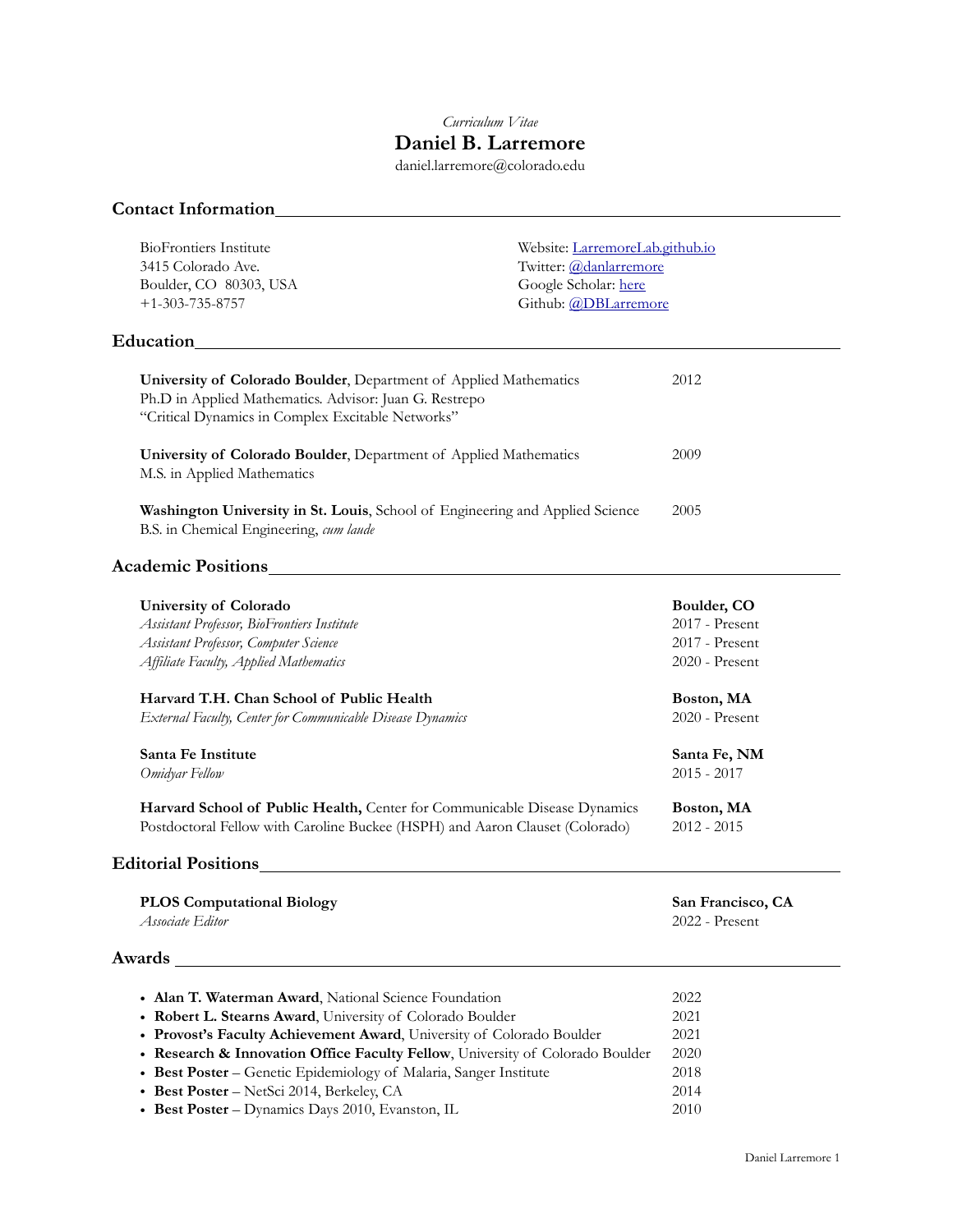## **Peer-Reviewed Publications**

\* equal contribution † alphabetical author order ★advised student coauthor

## **Peer-Reviewed Journal Articles**

- 1. A. C. Morgan, ★ N. LaBerge, **D. B. Larremore**, M. Galesic, J. E. Brand, A. Clauset. "Socioeconomic Roots of Academic Faculty." *In Press, Nature Human Behaviour*, (2022).
- 2. ★ N. LaBerge, ★ K. H. Wapman, A. C. Morgan, S. Zhang, D. B. Larremore, Aaron Clauset. "Subfield Prestige and Gender Inequality in Computing." *In Press, Communications of the ACM* (2022).
- 3. ★ K. M. Bubar\*, ★ C. E. Middleton\*, K. K. Bjorkman, R. Parker, **D. B. Larremore**. "SARS-CoV-2 Transmission and Impacts of Unvaccinated-Only Screening in Populations of Mixed Vaccination Status." *Nature Communications*, 13, 2777 (2022).
- 4. C. A. Lopez, C. H. Cunningham, S. Pugh, K. Brandt, U. P. Vanna, M. J. Delacruz, Q. Guerra, S. J. Goldstein, Y. J. Hou, M. Gearhart, C. Wiethorn, C. Pope, C. Amditis, K. Pruitt, C. Newberry-Dillon, J. Schmitz, L. Premkumar, A. A. Adimora, M. Emch, R. Boyce, A. E. Aiello, B. K. Fosdick, **D. B. Larremore**, A. M. de Silva, J. J. Juliano, A. J. Markmann. "Ethnoracial disparities in SARS-CoV-2 seroprevalence in a large cohort of individuals in central North Carolina from April to December 2020." *mSphere*, e00841-21, (2022)*.*
- 5. ★ E. Lee, A. Clauset, **D. B. Larremore.** "The Dynamics of Faculty Hiring Networks. " *EPJ Data Science,* 10, 48, (2021)
- 6. K. K. Bjorkman, T. K. Saldi, E. Lasda, L. C. Bauer, J. Kovarik, P. K. Gonzales, M. R. Fink, K. L. Tat, C. R. Hager, J. C. Davis, C. D. Ozeroff, G. R. Brisson, **D. B. Larremore**, L. A. Leinwand, M. B. McQueen, R. Parker. "Higher viral load drives infrequent SARS-CoV-2 transmission between asymptomatic residence hall roommates." *Journal of Infectious Diseases,* jiab386, (2021).
- 7. E. Hobson, M. Silk, N. Fefferman, **D. B. Larremore**, P. Rombach, S. Shai, N. Pinter-Wollman. "A guide to choosing and implementing reference models for social network analysis." *Biological Reviews,* (2021)
- 8. **D. B. Larremore**, D. Toomre, R. Parker. "Modeling the effectiveness of olfactory testing to limit SARS-CoV-2 transmission." *Nature Communications*, 12, 3664 (2021).
- 9. M. I. Nisar, N. Ansari, F. Khalid, M. Amin, H. Shahbaz, A. Hotwani, N. Rehman, S. Pugh, U. Mehmood, A. Rizvi, A. Memon, Z. Ahmed, A. Ahmed, J. Iqbal, A. F. Saleem, U. B. Aamir, **D. B. Larremore,** B. K. Fosdick, F. Jehan. "Serial population-based serosurvey for COVID-19 in two neighborhoods of Karachi, Pakistan." *International Journal of Infectious Diseases* (2021)*.*
- 10. **D. B. Larremore**, B. K. Fosdick, ★ K. M. Bubar, S. Zhang, S. M. Kissler, C. J. E. Metcalf, C. O. Buckee, Y. H. Grad. "Estimating SARS-CoV-2 seroprevalence and epidemiological parameters with uncertainty from serological surveys." *eLife* 10:e64206 (2021).
- 11. M. Kawakatsu\*, P. S. Chodrow\*, N. Eikmeier\*, **D. B. Larremore**. "Emergence of hierarchy in networked endorsement dynamics." Proceedings of the National Academy of Sciences, USA 118 (16) e2015188118 (2021).
- 12. A. C. Morgan, S. F. Way, ★ M. J. D. Hoefer, **D. B. Larremor**e, M. Galesic, A. Clauset. "The unequal impact of parenthood in academia." *Science Advances,* 7 (9), eabd1996 (2021).
- 13. ★ K. M. Bubar, S. M. Kissler, M. Lipsitch, S. Cobey, Y. H. Grad, **D. B. Larremore**. "Model-informed COVID-19 vaccine prioritization strategies by age and serostatus" *Science,* 371 (6532), 916-921 (2021).
- 14. K. R. Sabourin, J. Schultz, J. Romero, M. M. Lamb, **D. B. Larremore**, T. E. Morrison, A. Frazer-Abel, S. Zimmer, R. M. Kedl, T. Jaenisch, R. Rochford. *"*Risk Factors of SARS-CoV-2 Antibodies in Arapahoe County First Responders - the COVID-19 Arapahoe SErosurveillance Study (CASES) Project" *Journal of Occupational and Environmental Medicine* 63 (3), 191-198 (2021).
- 15. **D. B. Larremore**, B. Wilder, E. Lester, S. Shehata, J. M. Burke, J. A. Hay, M. Tambe, M. J. Mina, R. Parker. "Test sensitivity is secondary to frequency and turnaround time for COVID-19 screening." *Science Advances,* eabd5393 (2020).
- 16. K. Finlinson, W. L. Shew, **D. B. Larremore**, J. G. Restrepo. Control of excitable systems is optimal near criticality. *Physical Review Research* 2, 033450 (2020).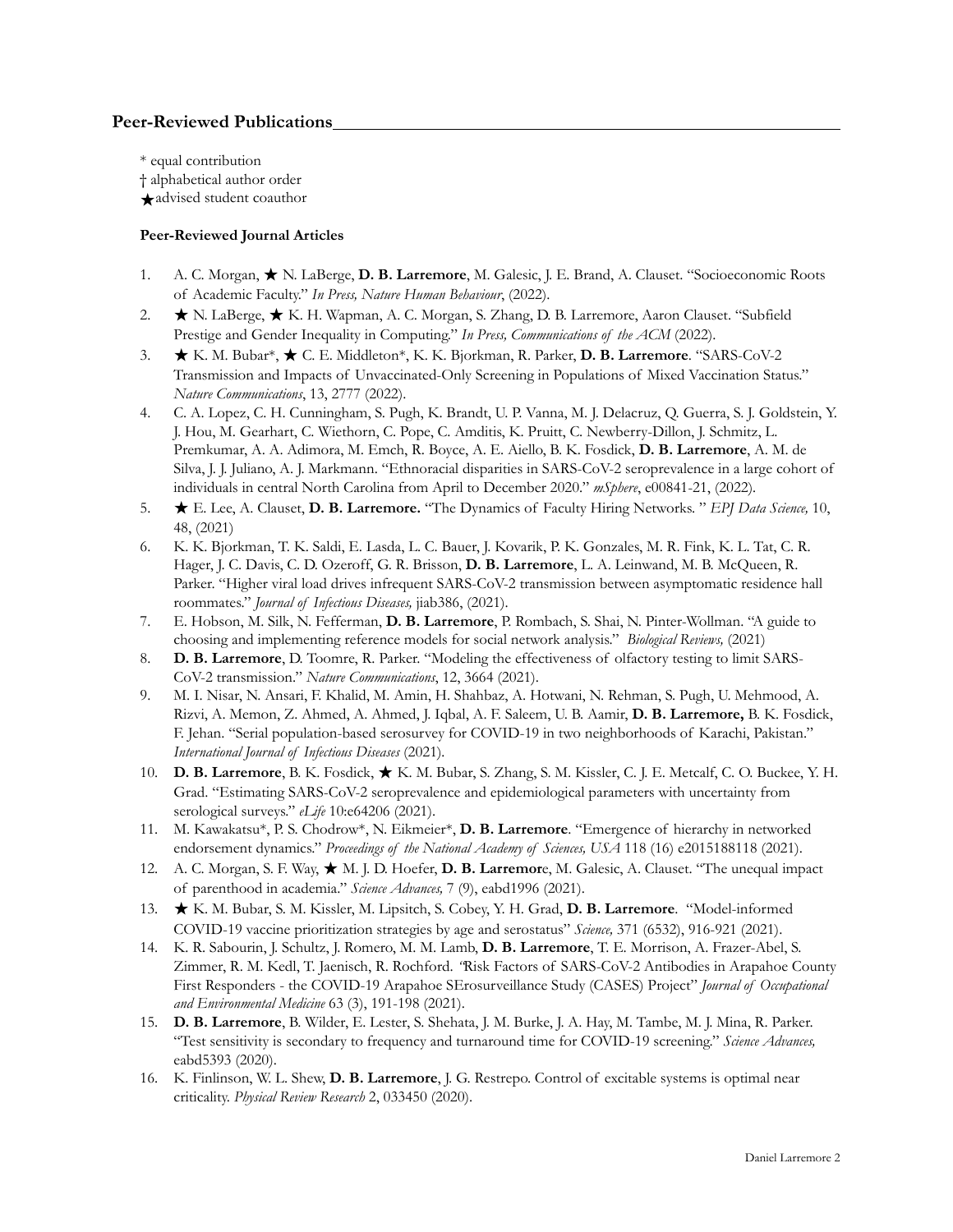- 17. A. Patania, B. McShane, B. Falk, **D. B. Larremore**, E. McDonnell Feit, E. Bruch, F. Feinberg, J. Helveston, M. Small, M. Braun, N. Fefferman. "Choices In Networks: A Research Framework." *Marketing Letters* (2020).
- 18. ★ T.-C. Yen, **D. B. Larremore**. Community Detection in Bipartite Networks with Stochastic Blockmodels. *Physical Review E,* 102, 032309 (2020).
- 19. S. M. Kissler\*, N. Kishore\*, M. Prabhu\*, D. Goffman\*, Y. Beilin\*, R. Landau, C. Gyamfi-Bannerman, B. T. Bateman, D. Katz, J. Gal, A. Bianco, J. Stone, **D. B. Larremore**, C. O. Buckee, Y. H. Grad. "Reductions in commuting mobility predict geographic differences in SARS-CoV-2 prevalence in New York City." *Nature Communications,* 11, 4674 (2020).
- 20. **D. B. Larremore**, ★ K. M. Bubar, Y. H. Grad. "Implications of test characteristics and population seroprevalence on 'immune passport' strategies." *Clinical Infectious Diseases*, ciaa1019, (2020).
- 21. N. Obeng-Adjei\*, **D. B. Larremore\***, L. Turner, A. Ongoiba, S. Li, S. Doumbo, T. B. Yazew, O. K. Doumbo, K. Kayentao, L. H. Miller, B. Traore, S. K. Pierce, C. O. Buckee, T. Lavstsen, P. D. Crompton, T. M. Tran, "Longitudinal analysis of naturally acquired antibodies to PfEMP1 CIDR domain variants and their association with malaria protection." *JCI Insight*, 5(12) e137262 (2020).
- 22. † A. Berdahl\*, C. Brelsford\*, C. De Bacco\*, M. Dumas\*, V. Ferdinand\*, J. A. Grochow\*, L. Hébert-Dufresne\*, Y. Kallus\*, C. P. Kempes\*, A. Kolchinsky\*, **D. B. Larremore**\*, E. Libby\*, E. A. Power\*, C. A. Stern\*, B. D. Tracey\*. "Dynamics of beneficial epidemics." *Nature Scientific Reports* 9 (15093), (2019). [*[link](https://www.nature.com/articles/s41598-019-50039-w)*]
- 23. ★ K. H. Wapman, **D. B. Larremore**. "webweb: a tool for creating, displaying, and sharing interactive network visualizations on the web." *Journal of Open Source Software* 4(40), 1458 (2019).
- 24. S. F. Way, A. C. Morgan, **D. B. Larremore**\*, A. Clauset\*, "Productivity, prominence, and the effects of academic environment." *Proceedings of the National Academy of Sciences, USA* 116(18) (2019).
- 25. **D. B. Larremore**. "Bayes-optimal estimation of overlap between populations of fixed size." *PLOS Computational Biology* 15(3): e1006898. (2019).
- 26. V. Agrawal, A. B. Cowley, W. L. Shew, **D. B. Larremore**, J. G. Restrepo, Q. Alfaori. "Robust information capacity requires strong and balanced excitatory and inhibitory synapses." *Chaos 28* 103115 (2018). [[link](https://aip.scitation.org/doi/10.1063/1.5043429)]
- 27. C. De Bacco\*, **D. B. Larremore**\*, C. Moore. "A physical model for efficient ranking in networks." *Science Advances* **4**(7) eaar8260 (2018). [[link](http://advances.sciencemag.org/content/4/7/eaar8260)]
- 28. † Bailey K. Fosdick\*, **D. B. Larremore**\*, Joel Nishimura\*, Johan Ugander\*. "Configuring random graph models with fixed degree sequences." *SIAM Review, 60* (2) 315-355*.* (2018). [[link\]](https://epubs.siam.org/doi/abs/10.1137/16M1087175)
- 29. S. F. Way, A. C. Morgan, A. Clauset\*, **D. B. Larremore**\*. "The misleading narrative of the canonical faculty productivity trajectory." Proceedings of the National Academy of Sciences, USA **114** (44) E9216-E9223 (2017). [\[link\]](http://www.pnas.org/content/114/44/E9216.abstract) [Also accepted at *ICWSM 2017*, social science track (non-archival).]
- 30. L. Peel\*, **D. B. Larremore**\*, A. Clauset. "The ground truth about metadata and community detection in networks." *Science Advances* **3**(5) e1602548 (2017).
- 31. C. De Bacco, E. A. Power, **D. B. Larremore**, C. Moore. "Community detection, link prediction, and layer interdependence in multilayer networks." *Physical Review E* **95** 042317 (2017).
- 32. **D. B. Larremore**, S. A. Sundararaman, W. Liu, W. R. Proto, A. Clauset, D. E. Loy, S. Speede, L. J. Plenderleith, P. M. Sharp, B. H. Hahn, J. C. Rayner\*, and C. O. Buckee\*. "Ape parasite origins of human malaria virulence genes." *Nature Communications*, **6**, 8368 (2015).
- 33. A. Clauset, S. Arbesman, **D. B. Larremore**, "Systematic inequality and hierarchy in faculty hiring networks." *Science Advances,* **1**, e1400005 (2015).
- 34. A. K. Bei, A. Diouf, K. Miura, **D. B. Larremore**, U. Ribacke, G. Tullo, E. L. Moss, D. E. Neafsey, R. F. Daniels, A. E. Zeituni, I. Nosamiefan, S. K. Volkman, A. D. Ahouidi, D. Ndiaye, T. Dieye, S. Mboup, C. O. Buckee, C. Long, and D. F. Wirth., "Immune characterization of *P. falciparum* parasites with a shared genetic signature in a region of decreasing transmission." *Infection and Immunity*, **83**(1), 276 (2014).
- 35. **D. B. Larremore,** A. Clauset, and A. Z. Jacobs, "Efficiently inferring community structure in bipartite networks." *Physical Review E,* **90**(1), 012805 (2014).
- 36. **D. B. Larremore**, W. L. Shew, E. Ott, F. Sorrentino, and J. G. Restrepo, "Inhibition causes ceaseless dynamics in networks of excitable nodes" *Physical Review Letters*, **112**, 138103 (2014).
- 37. **D. B. Larremore**, A. Clauset, and C. O. Buckee, "A network approach to analyzing highly recombinant malaria parasite genes." *PLOS Computational Biology* **9**(10) e1003268 (2013).
- 38. **D. B. Larremore**\* and D. Taylor\*, "Social Climber attachment in forming networks produces phase transition in a measure of connectivity." *Physical Review E* **86** 031140 (2012).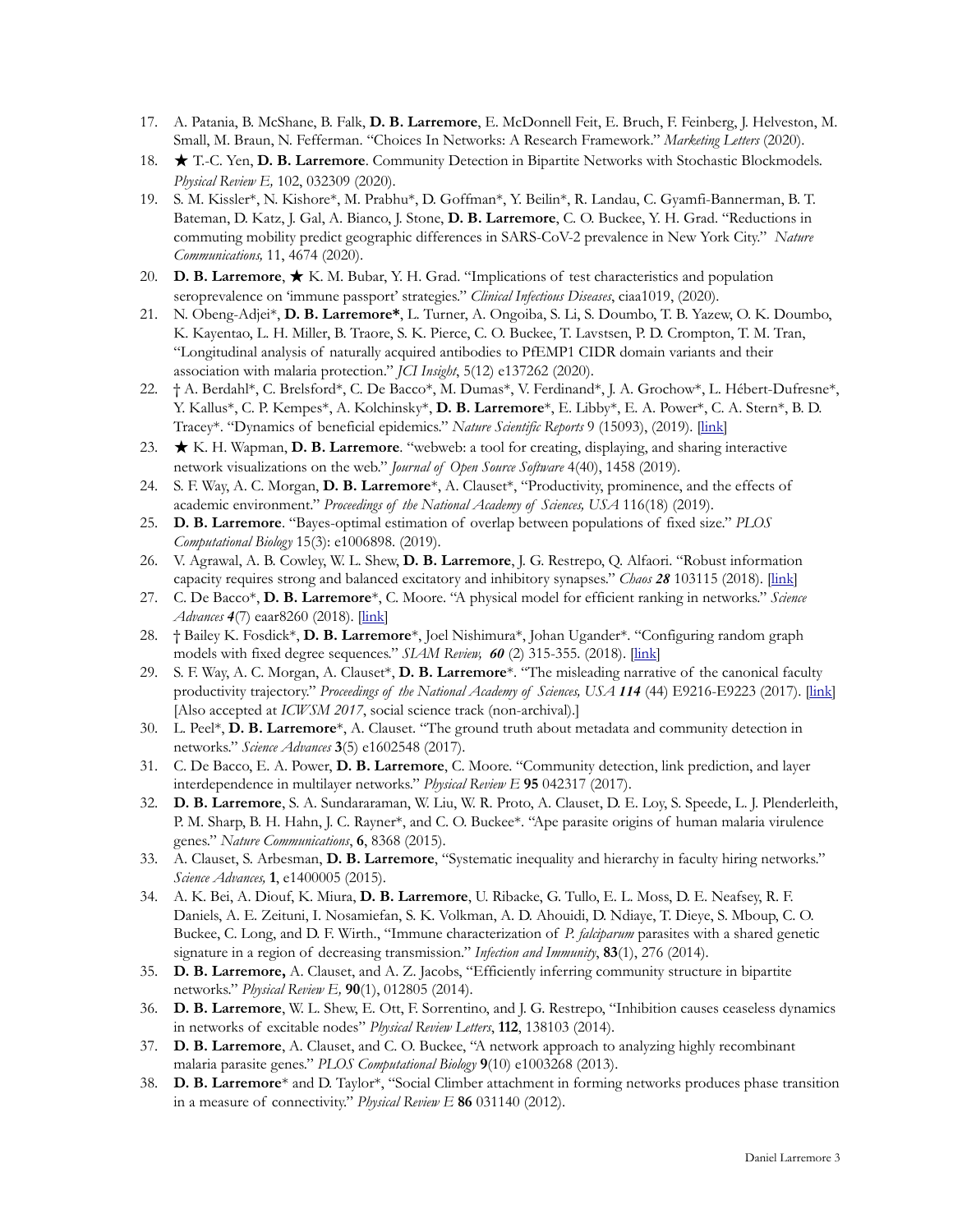- 39. **D. B. Larremore**, M. Y. Carpenter, E. Ott, and J. G. Restrepo, "Statistical properties of avalanches in networks." *Physical Review E* **85**, 066131 (2012).
- 40. **D. B. Larremore**, W. L. Shew, E. Ott, and J. G. Restrepo, "Effects of network topology, transmission delays, and refractoriness on the response of coupled excitable systems to a stochastic stimulus." *Chaos* **21**, 025117 (2011).
- 41. **D. B. Larremore**, W. L. Shew, J. G. Restrepo, "Predicting criticality and dynamic range in complex networks: effects of topology." *Physical Review Letters* **106**, 058101 (2011).

### **Peer-Reviewed Conference Proceedings**

42. S. F. Way, **D. B. Larremore**, A. Clauset. "Gender, Productivity, and Prestige in Computer Science Faculty Hiring Networks. " *Proceedings of the 2016 World Wide Web Conference (WWW)* 1169-1179, (2016). 11 pages, 16% acceptance rate.

#### **Peer-Reviewed Workshop Papers**

43. R. M. Layer, B. K. Fosdick, M. Bradshaw, **D. B. Larremore**, P. Doherty. "Case Study: Using Facebook Data to Monitor Adherence to Stay-at-home Orders in Colorado and Utah." *ACM SIGKDD Conference on Knowledge Discovery and Data Mining, Workshop on Humanitarian Data Mapping,* (2020)*.*

#### **Peer-Reviewed Book Chapters**

- 44. L. M. Childs, **D. B. Larremore**, "Network models for malaria: antigens, dynamics, and evolution over space and time." *Systems Medicine: Integrative Qualitative and Computational Approaches.* Elsevier (2020).
- 45. **D. B. Larremore**, W. L. Shew, J. G. Restrepo, "Critical Dynamics in Complex Networks" *Criticality in Neural Systems.* Ed. Dietmar Plenz & Ernst Niebur. NY: Wiley, 365-392, (2014).

#### **Peer-Reviewed Perspectives and Essays**

- 46. S. Cobey, **D. B. Larremore**, Y. H. Grad, M. Lipsitch. "Concerns about SARS-CoV-2 evolution should not hold back efforts to expand vaccination." *Nature Reviews Immunology* (2021)*.*
- 47. M. J. Mina, R. Parker, **D. B. Larremore**. "Rethinking Covid-19 Test Sensitivity A Strategy for Containment." *The New England Journal of Medicine* (2020).
- 48. A. Clauset, **D. B. Larremore**, R. Sinatra. "Data-driven predictions in the science of science." *Science* **355**, 477-480 (2017).

#### **Articles Currently Under Peer Review**

- 49. A. K. Bei, **D. B. Larremore**, K. Miura, A. Diouf, N. K. Baro, R. F. Daniels, A. Griggs, E. L. Moss, D. E. Neafsey, A. B. Deme, M. Sy, S. Schaffner, A. D. Ahouidi, D. Ndiaye, T. Dieye, S. Mboup, C. O. Buckee, S. K. Volkman, C. A. Long, D. F. Wirth, "Plasmodium falciparum population genetic complexity influences expression dynamics and immune recognition among highly related genotypic clusters." *Submitted* (2021).
- 50. **D. B. Larremore**,\* K. Joseph\*, A. Hannak\*, A. Cimpian\*, "Explaining Gender Differences in Academics' Career Trajectories." *Submitted* (2021).
- 51. S. Ruybal-Pesántez, F. E. Sáenz, S. Deed, ★ E. K. Johnson, **D. B. Larremore**, C. A. Vera-Arias, K. E. Tiedje, K. P. Day. "Evolution of Plasmodium falciparum var repertoires by sexual recombination sustains disease transmission after an outbreak in Ecuador" *Submitted* (2021).
- 52. T. S. Brown, P. Martinez de Salazar Munoz, A. Bhatia, B. Bunda, E. K. Williams, D. Bor, J. S. Miller, A. Mohareb, V. Naranbai, W. Garcia Beltran, T. E. Miller, J. Thierauf, W. Yang, D. Kress, K. Stelljes, K. Johnson, **D. B. Larremore**, J. Lennerz, A. J. Iafrate, S. Balsari, C. O. Buckee, Y. H. Grad. "GPS-estimated foot traffic data and venue selection for COVID-19 serosurveillance studies." *Submitted* (2021)*.*
- 53. ★ E. K. Johnson, R. Kahn, Y. H. Grad, M. Lipsitch, **D. B. Larremore**. "Test negative designs with uncertainty, sensitivity, and specificity." *Submitted* (2021).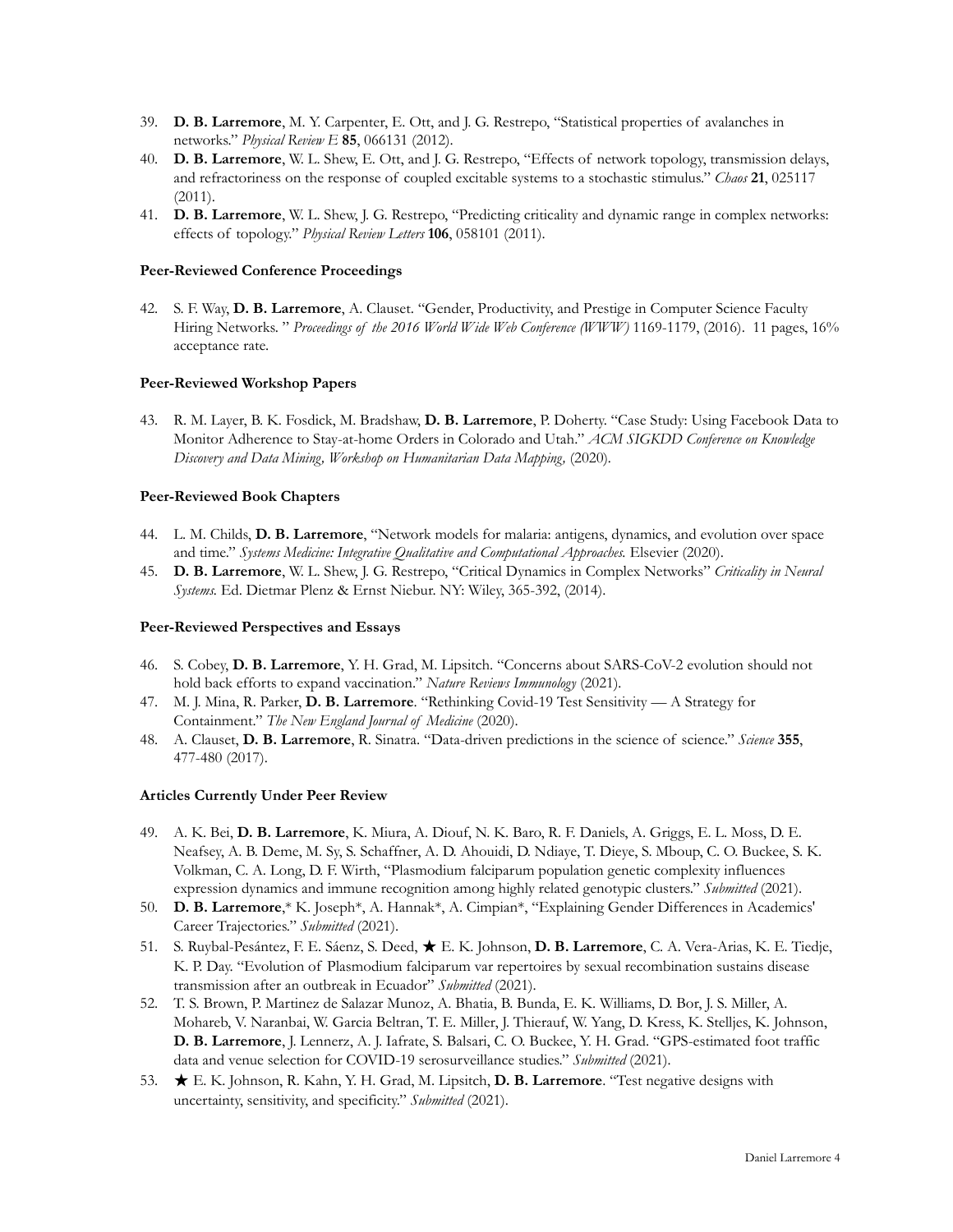- 54. ★ E. K. Johnson, **D. B. Larremore**. "Bayesian estimation of population size and overlap from random subsamples." *Submitted* (2022).
- 55. ★ K. H. Wapman, S. Zhang, Aaron Clauset, D. B. Larremore. "Quantifying hierarchy and dynamics in U.S. Faculty Hiring." *Submitted* (2021).
- 56. S. Zhang, ★ K. H. Wapman, D. B. Larremore, Aaron Clauset. "Labor advantages drive the greater productivity of faculty at elite universities." *Submitted* (2022).
- 57. Q. Yang, N. R. Meyerson, C. L. Paige, J. H. Morrison, S. K. Clark, W. T. Fattor, C. J. Decker, H. R. Steiner, E. Lian, **D. B. Larremore**, R. Perera, E. M. Poeschla, R. Parker, R. D. Dowell, S. L. Sawyer. "A universal immune response to infection can be measured in human saliva." *Submitted* (2022).
- 58. I. Nisar, M. Amin, N. Ansari, F. Khalid, N. Rehman, A. Hotwani, A. Memon, U. Mehmood, A. F. Saleem, J. Iqbal; **D. B. Larremore,** B. K. Fosdick, F. Jehan. "Serial Population-Based Serosurveys For COVID-19 In District East of Karachi, Pakistan." *Submitted* (2022)
- 59. M. Bradshaw, D. Burke, B. K. Fosdick, **D. B. Larremore**, R. Layer. "Using Data for Good at Meta to understand population mobility in the wake of recent events" *Submitted* (2022)

### **Other Publications and Preprints**

- 60. D. E. Geer Jr. and **D. B. Larremore**, "Progress is Infectious." *IEEE Security & Privacy* **10**(6) p. 94-95 (2012).
- 61. † A. Berdahl\*, U. Bhat\*, V. Ferdinand\*, J. Garland\*, K. Ghazi-Zahedi\*, J. Grana\*, J. A.Grochow\*, E. Hobson\*, Y. Kallus\*, C. P. Kempes\*, A. Kolchinsky\*, **D. B. Larremore**\*, E. Libby\*, E. A. Power\*, B. D. Tracey\*. "On the records." (2017) Available via **arxiv.org**.

## **Funding**

| Alan T. Waterman Award<br>PI<br>SMA-2226343. National Science Foundation.<br>\$1,000,000                                                                                                                                                                                                                                                        | 2022-2027 |
|-------------------------------------------------------------------------------------------------------------------------------------------------------------------------------------------------------------------------------------------------------------------------------------------------------------------------------------------------|-----------|
| Model-informed vaccine prioritization strategies<br>PI<br>3U24GM132013-02S2, Models of Infectious Disease Agent Study (MIDAS)<br>National Institute of General Medical Science, National Institutes of Health<br>MIDAS Coordination Center (MIDASNI2020-2)<br>\$140,000                                                                         | 2020-2022 |
| Causal, Statistical and Mathematical Modeling with Serologic Data<br>Co-PI (via Subcontract to University of Colorado Boulder)<br>U01-CA261277, National Cancer Institute, Nation Institutes of Health<br>\$179,565 (to University of Colorado Boulder)<br>With PIs Marc Lipsitch and Michael Mina (Harvard T. H. Chan School of Public Health) | 2020-2022 |
| Mapping the Structure and Dynamics of the Scientific Ecosystem<br>2019-2022<br>PI<br>19RT0301. Air Force Office of Scientific Research, Minerva<br>\$2,565,505<br>With Co-I Aaron Clauset (University of Colorado Boulder), Co-I Mirta Galesic (Santa Fe Institute), and Co-I<br>Jennifer Dunne (Santa Fe Institute)                            |           |
| Academic hiring networks and scientific productivity across disciplines<br>PI<br>SMA-1633747. National Science Foundation, Social, Behavioral and Economic Sciences<br>\$550,000.                                                                                                                                                               | 2016-2020 |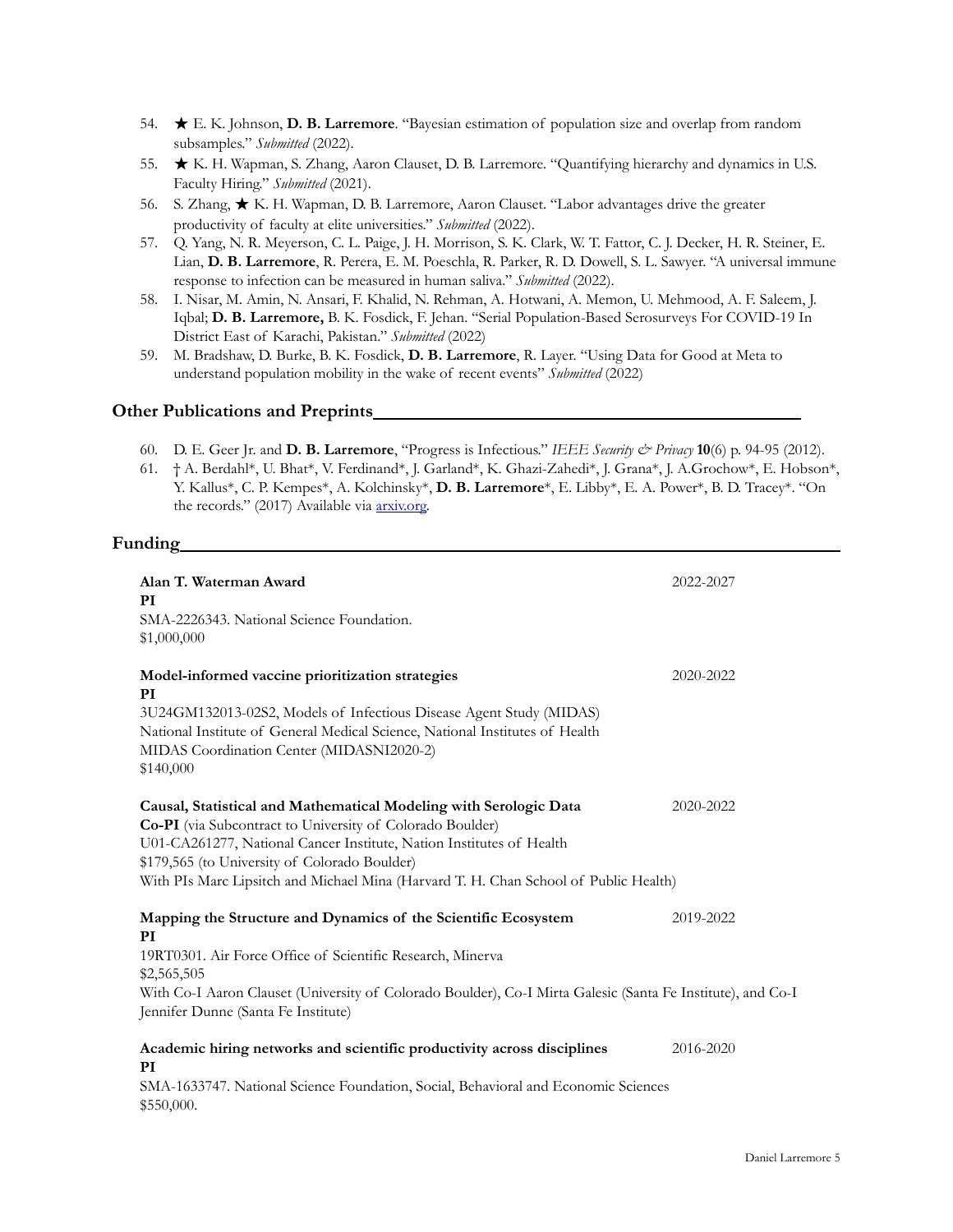With Co-PI Mirta Galesic (Santa Fe Institute) and PI Aaron Clauset (University of Colorado Boulder) and with additional supplements awarded to PI Larremore: REU Supplement, 2018, \$5000 REU Supplement, 2019, \$6000

## **Models of Infections Disease Agents Study Center for Communicable Disease Dynamics** 2015-2019 **Consultant**

U54-GM088558. National Institutes of Health, National Institute of General Medical Sciences, \$11,279,771 With PI Marc Lipsitch (Harvard T.H. Chan School of Public Health).

## **Network Assortativity** 2014

**Proposer** American Mathematical Society Mathematical Research Communities, collaboration grant \$2,250 With co-proposers Bailey Fosdick (Colorado State University), Joel Nishimura (Arizona State University), and Johan Ugander (Microsoft Research)

## **Industry Experience and Advising**

| Darwin BioSciences                         | Boulder, CO   |
|--------------------------------------------|---------------|
| Scientific Advisory Board                  | $2020 -$      |
| <b>Gambro Blood Component Technologies</b> | Lakewood, CO  |
| Research and Development Engineer          | $2005 - 2007$ |
| Engineering Intern II                      | Summer 2005   |
| Engineering Intern I                       | Summer 2004   |

## **Invited Talks**

| • "Optimal control of excitable systems near criticality"                                                 |                   |
|-----------------------------------------------------------------------------------------------------------|-------------------|
| Physical Review Journal Club                                                                              | December 7, 2021  |
| • "Mathematical Models for Disease Mitigation via Testing"                                                |                   |
| Mathematical Biology and Applied Dynamics Seminar, Ohio State University                                  | October 28, 2021  |
| · "Vaccination Strategies Prioritization, Dose Sparing, and Decision Making Under Uncertainty & Inequity" |                   |
| Society for Mathematical Biology, COVID-19 Vaccination Minisymposium                                      | June 16, 2021     |
| • "Modeling COVID-19 Testing Strategies: Mitigation vs Information"                                       |                   |
| Laboratory Medicine Research Conference, Yale School of Medicine                                          | June 2, 2021      |
| • "Vaccination Strategies Prioritization, Dose Sparing, and Decision Making Under Uncertainty & Inequity" |                   |
| Computing Advisory Board, Dept. of Computer Science, Univ. Colorado Boulder                               | April 15, 2021    |
| · "Vaccination Strategies Prioritization, Dose Sparing, and Decision Making Under Uncertainty & Inequity" |                   |
| Colloquium, Santa Fe Institute                                                                            | March 17, 2021    |
| • "Model-informed COVID-19 vaccine prioritization and dose-sparing strategies by age and serostatus"      |                   |
| Div. of Infectious Diseases Grand Rounds, Univ. of Colorado Anschutz Sch. Medicine March 3, 2021          |                   |
| • "Model-informed COVID-19 Vaccine Prioritization Strategies by Age & Serostatus"                         |                   |
| Applied Mathematics Dynamics Seminar, University of Colorado Boulder                                      | January 28, 2021  |
| • "COVID-19 Testing Strategies: Mitigation vs Information"                                                |                   |
| University of British Columbia - BC COVID-19 Modeling Group                                               | December 16, 2020 |
| • "COVID-19 Testing Strategies: Mitigation vs Information"                                                |                   |
| MIT Media Lab - Trust in Pandemic Tech Seminar                                                            | December 4, 2020  |
| • "Model-informed COVID-19 Vaccine Prioritization by Age and Serostatus"                                  |                   |
|                                                                                                           |                   |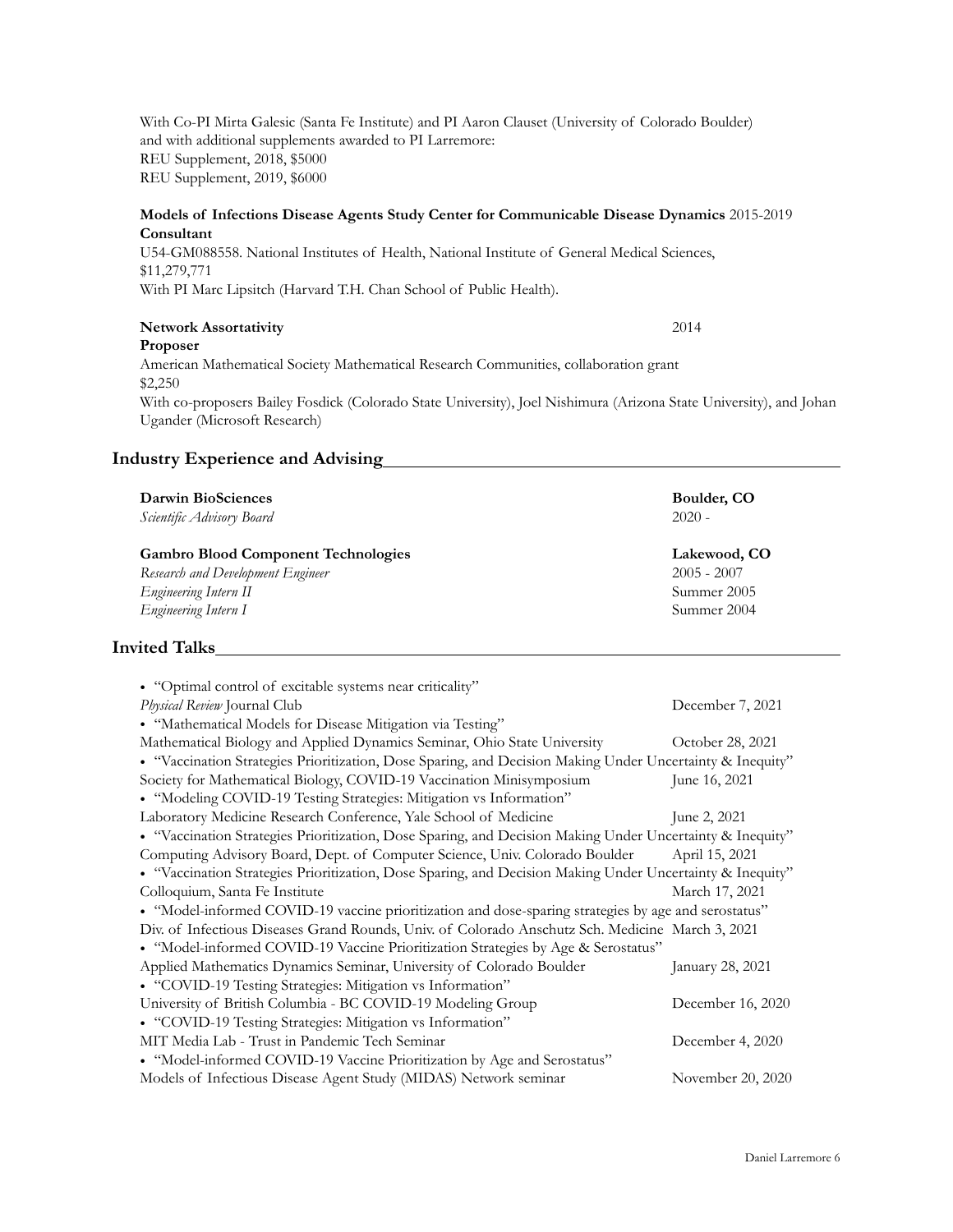| • "Estimating SARS-CoV-2 seroprevalence & epidemiological parameters with uncertainty from serological  |                    |
|---------------------------------------------------------------------------------------------------------|--------------------|
| surveys"                                                                                                |                    |
| World Health Organization Solidarity II Sero-Epidemiology Meeting                                       | November 5, 2020   |
| • "Model-informed COVID-19 Vaccine Prioritization by Age and Serostatus"                                |                    |
| EU/EEA National Immunisation Technical Advisory Group                                                   | October 15, 2020   |
| • "Surveillance Testing of SARS-CoV-2"                                                                  |                    |
| UT Austin COVID-19 Modeling Consortium, University of Texas at Austin                                   | September 23, 2020 |
| • "Surveillance Testing of SARS-CoV-2"                                                                  |                    |
| McGill Genome Center, McGill University                                                                 | August 13, 2020    |
| • Panelist: COVID-19 Briefing on Testing                                                                |                    |
| Ergo COVID-19 Intelligence Forum, New York City                                                         | August 11, 2020    |
| • "Surveillance Testing of SARS-CoV-2"                                                                  |                    |
| COVID-19 Genomics Research Network Meeting, New York Genome Center,                                     | August 3, 2020     |
| • "Modeling the impacts of test sensitivity, frequency, and turnaround time for COVID-19 surveillance." |                    |
| CSQUID/CIDID Seminar, University of Florida College of Medicine, Gainesville, FL.                       | July 29, 2020      |
| • "SARS-CoV-2 Seroprevalence Estimation, Study Design, and Modeling"                                    |                    |
| BioStatistics Seminar, University of Colorado Medical School, Aurora, CO.                               |                    |
|                                                                                                         | June 17, 2020      |
| • "Explaining Gender Differences in Academics' Career Trajectories"                                     |                    |
| Webinar, Computational Social Science Society of the Americas                                           | May 6, 2020        |
| • "How do Infectious Disease Models Work?"                                                              |                    |
| Collabeeration, BioFrontiers Institute, University of Colorado Boulder, Boulder, CO                     | April 1, 2020      |
| • "Complex networks and P. falciparum: from evolution to epidemiology"                                  |                    |
| Computational BioSciences Seminar, University of Colorado Medical School, Aurora, CO.                   | Mar 9, 2020        |
| • "Complex networks, math, and malaria: from evolution to epidemiology"                                 |                    |
| Applied Math Colloquium, University of Colorado Boulder, Boulder, CO                                    | January 17, 2020   |
| • "Complex networks and P. falciparum: from evolution to epidemiology"                                  |                    |
| Applied Math & Statistics Colloquium, Colorado School of Mines, Golden, CO.                             | Nov 8, 2019        |
| • Panelist: "Development of Trustworthy AI"                                                             |                    |
| Mozilla Foundation & CU Data Science Team, Boulder, CO                                                  | October 8, 2019    |
| • "Complex networks and P. falciparum: from evolution to epidemiology"                                  |                    |
| Infectious Disease Epidemiology Seminar Series, Harvard Sch. Pub. Health, Boston, MA. May 9, 2019       |                    |
| • "Which community detection method is best?"                                                           |                    |
| Analysis and Interpretation of Connectomes, HHMI Janelia, Ashburn, VA.                                  | May 22, 2018       |
| • "A physical model for efficient ranking in networks."                                                 |                    |
| Applied Math Seminar, UNC Chapel Hill, Chapel Hill, NC.                                                 | Apr 11, 2018       |
| • "A physical model for efficient ranking in networks."                                                 |                    |
| Duke Network Analysis Center seminar, Duke University, Durham, NC.                                      | Apr 10, 2018       |
| · Paper Unwind: "The misleading narrative of the canonical faculty productivity trajectory"             |                    |
| CompleNet, Boston, MA                                                                                   | March 4, 2018      |
| • "Gender, prestige, and productivity in academic hiring networks and career trajectories."             |                    |
| Annenberg School of Communication, University of Pennsylvania, Philadelphia, PA.                        | Feb 13, 2018       |
| • "A physical model for efficient ranking in networks"                                                  |                    |
| Special Session: Network Science,                                                                       |                    |
|                                                                                                         |                    |
| Joint Mathematics Meeting, San Diego, CA                                                                | Jan 12, 2018       |
| • "Estimating the entropy of activity in excitable networks"                                            |                    |
| Special Session: Emergent Phenomena in Discrete Models,                                                 |                    |
| Joint Mathematics Meeting, San Diego, CA                                                                | Jan 12, 2018       |
| • "The ground truth about metadata and community detection in networks"                                 |                    |
| Special Session: Theory, Practice, and Applications of Graph Clustering,                                |                    |
| Joint Mathematics Meeting, San Diego, CA                                                                | Jan 11, 2018       |
| • "Large-scale structures in networks: hidden communities and latent hierarchies."                      |                    |
| Network Science School, NetSciX, Hangzhou, China.                                                       | Jan 5, 2018        |
| • "The assembly of prestige and status in networks."                                                    |                    |
| Omidyar Network Applied Complexity Meeting, Santa Fe Institute, Santa Fe, NM.                           | Dec 12, 2017       |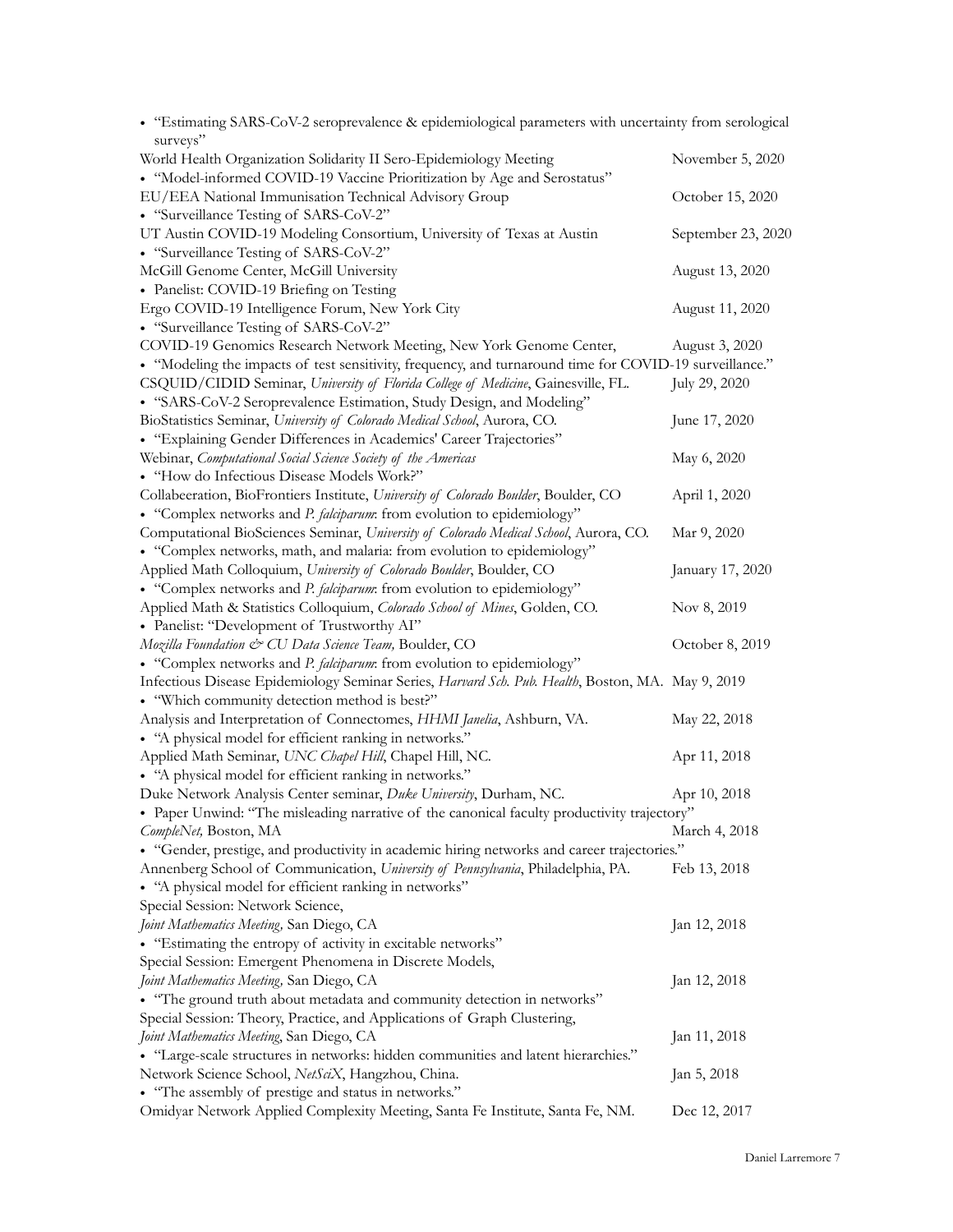| • "A physical model for efficient ranking in networks."                                                           |               |
|-------------------------------------------------------------------------------------------------------------------|---------------|
| Physics Colloquium, U Arkansas, Fayetteville.                                                                     | Nov 17, 2017  |
| • "A physical model for efficient ranking in networks."                                                           |               |
| Center for the Study of Complex Systems Seminar, U Michigan.                                                      | Nov 9, 2017   |
| • "Gender, prestige, and productivity in academic hiring networks and career trajectories."                       |               |
| NSF-FAST: Machine Learning for Discovery Science, Yerevan, Armenia.                                               | Oct 20, 2017  |
| • "The dynamics of beneficial epidemics."                                                                         |               |
| Dynamics of/on Complex Networks Satellite Symp., NetSci 2017, Indianapolis, IN                                    | June 20, 2017 |
| • "Gender, prestige, and productivity in academic hiring networks and career trajectories."                       |               |
| Workshop on Gendered Creative Teams, Central European Univ., Budapest, Hungary                                    | May 25, 2017  |
| • "Gender, prestige, and productivity in academic hiring networks and career trajectories."                       |               |
| Seminar, Berkeley Institute for Data Science, UC Berkeley, Berkeley, CA                                           | Mar 17, 2017  |
| • "The assembly of prestige and status in networks."                                                              |               |
| Influence, Complexity and Networks, Dialog Group, Austin, TX                                                      | Feb 23, 2017  |
| • "The ground truth about metadata and community detection in networks."                                          |               |
| Networks Seminar, University of Houston, Houston, TX                                                              | Oct 28, 2016  |
| • "Gender, prestige, and productivity in faculty hiring networks."                                                |               |
| Quantifying Success Satellite Symposium, NetSci 2016, Seoul, Korea                                                | June 1, 2016  |
| • "Networks and the evolution of malaria's virulence in humans and apes."                                         |               |
| Network Frontiers Workshop, Northwestern Univ. Inst. of Complex Systems, Evanston, IL                             | Dec 7, 2015   |
| • "Networks in two acts: faculty hiring hierarchies and malaria's evolving virulence."                            |               |
| Arts & Sciences Seminar, Clarkson University, Potsdam, NY                                                         | Nov 13, 2015  |
| • "Networks and the evolution of malaria's virulence in humans and apes."                                         |               |
| Mathematics Colloquium, Clarkson University, Potsdam, NY                                                          | Nov 12, 2015  |
| • "Networks, inference, and the evolution of malaria's virulence in humans and apes."                             |               |
| Mechanical Engr. Seminar, University of New Mexico, Albuquerque, NM                                               | Nov 6, 2015   |
| • "A complex networks approach to malaria's genetic recombination dynamics."                                      |               |
| Minisymposium, SIAM Conf. on Applications of Dynamical Systems (DS15), Snowbird, UT                               | May 15, 2015  |
| · "Using networks to analyze rapid genetic recombination in malaria parasites."                                   |               |
| Dynamics & Complex Systems Seminar, Applied Math, University of Colorado Boulder                                  | April 9, 2015 |
| • "Complex networks, rapid genetic recombination, and tricky malaria antigens."                                   |               |
| Mathematics Colloquium, Western New England University                                                            | Nov 7, 2014   |
| • "Efficiently inferring community structure in bipartite networks."                                              |               |
| Seminar at Network Science and Graph Algorithms Program, ICERM, Brown University Mar 4, 2014                      |               |
| • "Ceaseless critical dynamics in excitable networks with inhibitory nodes."                                      |               |
| Information, Self-Organizing Dynamics, and Synchronization on Complex Networks,                                   |               |
| (ISODS) Satellite Symposium, NetSci 2014, Berkeley, CA                                                            | June 3, 2014  |
| · "Critical dynamics in balanced excitable networks: neuronal avalanches, dynamic range, and ceaseless activity." |               |
| Dynamics & Complex Systems Seminar, Applied Math, University of Colorado Boulder                                  | Feb 28, 2013  |
| · "Critical dynamics in balanced excitable networks: neuronal avalanches, dynamic range, and ceaseless activity." |               |
| Seminar, Center for Complex Network Research, Northeastern University                                             | Feb 5, 2013   |
| • "Predicting criticality and dynamic range in complex networks: effects of topology."                            |               |
| Minisymposium, SIAM Conf. on Applications of Dynamical Systems (DS11), Snowbird, UT May 23, 2011                  |               |

# **Contributed or Submitted Talks and Presentations**

| • NIH SeroNet Investigators Meeting                                            | March 24, 2022   |
|--------------------------------------------------------------------------------|------------------|
| • Int'l Conf. on Computational Social Science (IC2S2), University of Amsterdam | July 19, 2019    |
| • SIAM Network Science (SIAM NS19), Snowbird, UT                               | May 23, 2019     |
| • BioFrontiers Institute Advisory Board - Boulder, CO                          | April 17, 2019   |
| • ASTMH Annual Meeting - poster, New Orleans, LA                               | October 31, 2018 |
| • d3.js Boulder Meetup, <i>Boulder</i> , CO                                    | August 30, 2018  |
| • Int'l Conf. on Computational Social Science (IC2S2), Northwestern University | July 14, 2018    |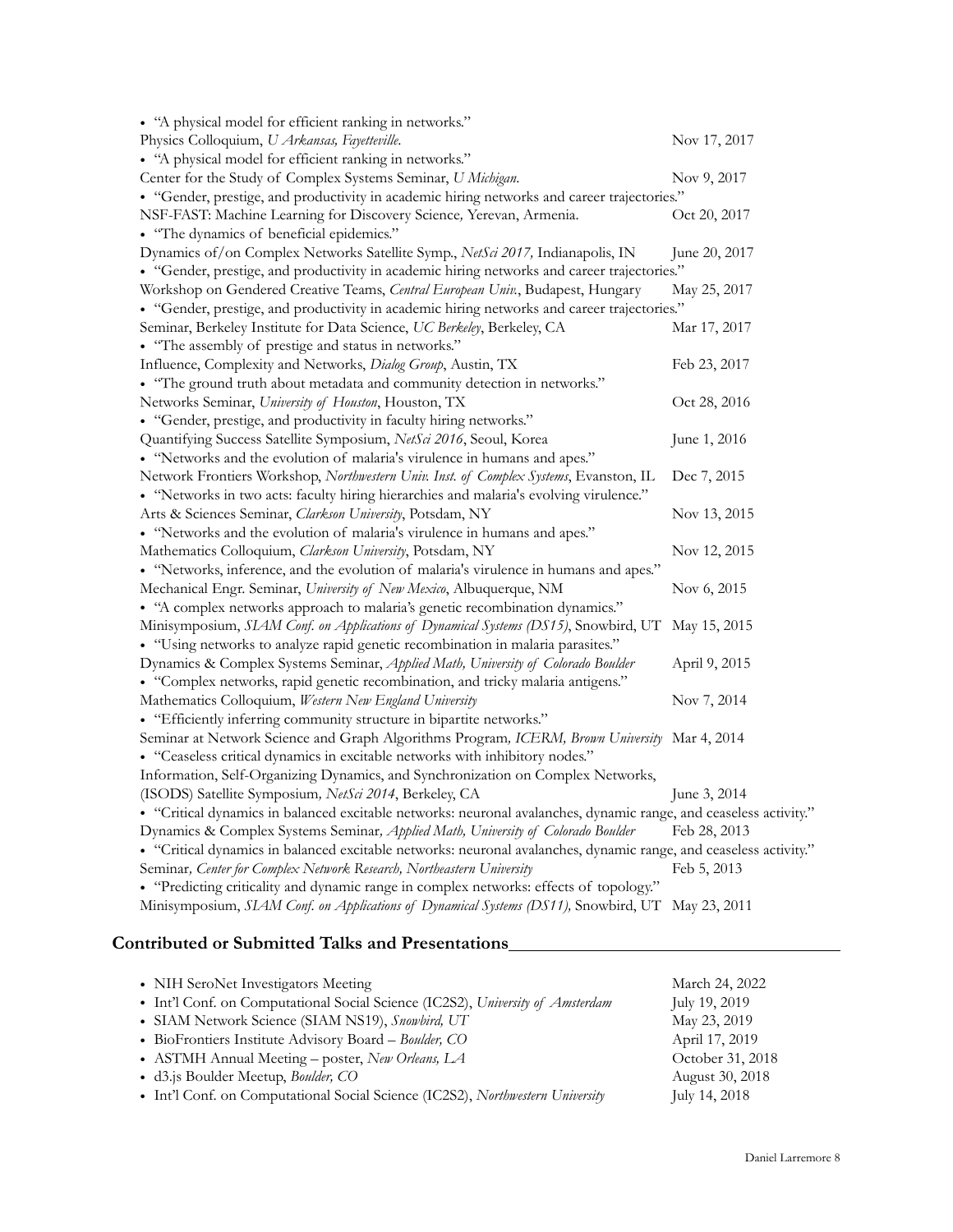| • NetSci, Paris, France                                                               | June 15, 2018       |
|---------------------------------------------------------------------------------------|---------------------|
| • Genetic Epidemiology of Malaria - poster [best poster award], Sanger Institute, UK  | June 13, 2018       |
| • CompleNet, Network Science Institute at Northeastern University, Boston, MA.        | March 5, 2018       |
| · Dynamical Systems Seminar, CU Boulder, Boulder, CO.                                 | Nov 2, 2017         |
| · StatOptML Seminar, CU Boulder, Boulder, CO.                                         | Sept 12, 2017       |
| • NetSci, Indianapolis, IN.                                                           | June 21, 2017       |
| • Complex Systems Summer School, Santa Fe Institute, Santa Fe, NM.                    | June 14, 2017       |
| · YConf, YCombinator Research, San Francisco, CA.                                     | June 10, 2017       |
| · Santa Fe Science Writers' Workshop, Santa Fe Institute, Santa Fe, NM.               | May 2, 2017         |
| · Outside In seminar, Santa Fe Institute, Santa Fe, NM.                               | October 19, 2016    |
| • Conference on Complex Systems (CCS), Amsterdam, NL                                  |                     |
|                                                                                       | September 22, 2016  |
| · SIAM Network Science (SIAM NS16), Boston, MA                                        | July 15, 2016       |
| • Int'l Conf. on Computational Social Science (IC2S2), Northwestern University        | June 24, 2016       |
| · NetSci, Seoul, Korea                                                                | June 2, 2016        |
| • Int'l Conf. on the Science of Science, Library of Congress, Washington D.C.         | April 7, 2016       |
| • Los Alamos Rotary Club, Los Alamos, NM                                              | March 15, 2016      |
| · NetSci, Zaragoza, Spain                                                             | June 3, 2015        |
| • Freeman Symposium, Harvard T. H. Chan School of Public Health                       | April 10, 2015      |
| · Boston Area Parasitology Symposium (BAPS), Boston, MA                               | December 8, 2014    |
| • Defeating Malaria: from genes to the globe - poster Harvard School of Public Health | December 2, 2014    |
| • ASTMH - poster, New Orleans, LA                                                     | November 4, 2014    |
| • Harvard Channing Network Science Seminar, Boston, MA.                               | October 31, 2014    |
| • NetSci – poster [best poster award], Berkeley, CA                                   | June 4, 2014        |
| • BioMalPar/EVIMalar, EMBL, Heidelberg, Germany                                       | May 13, 2014        |
| • Network Frontiers Workshop, NICO, Northwestern University                           | December 6, 2013    |
| • ASTMH - poster, Washington D.C.                                                     | November 15, 2013   |
| · Oxford Tropical Network, KEMRI, Kilifi, Oxford-Wellcome Trust, Kenya                | October 1, 2013     |
| • Networks Journal Club, OCIAM, Oxford University, UK                                 | March 8, 2013       |
| • Dynamics Days - poster, University of Colorado Boulder                              | January 3, 2013     |
| • Freeman Symposium, Harvard School of Public Health                                  | December 14, 2012   |
| • Ph.D. Dissertation Defense, University of Colorado Boulder                          | April 5, 2012       |
| • Front Range Applied Mathematics Student Conference, Univ. of Colorado Denver        | March 3, 2012       |
| • Dynamics Days - poster, University of Maryland                                      | January 3, 2012     |
| • Comprehensive Examination, University of Colorado Boulder                           | September 27, 2011  |
| • Front Range Applied Mathematics Student Conference, Univ. of Colorado Denver        | March 5, 2011       |
| • Dynamics Days 2011, Duke University                                                 | January 6, 2011     |
| • Complex and Dynamical Systems Seminar, University of Colorado Boulder               | October 20, 2010    |
| • Nonlinear Dynamics of Networks (NTD10) - poster, University of Maryland             | April 4, 2010       |
| • Complex and Dynamical Systems Seminar, University of Colorado Boulder               | April 1, 2010       |
| • Front Range Applied Mathematics Student Conference, Univ. of Colorado Denver        | March 6, 2010       |
| • Dynamics Days 2010 - poster, Northwestern University                                | January 3, 2010     |
|                                                                                       |                     |
|                                                                                       |                     |
| • Model-Based Research and Reproducibility Workshop, Center for Open Science          | Feb 4-5, 2020       |
| • Network Null Models Working Group, NIMBIOS                                          | Oct 23-26, 2019     |
| • Decision Processes in Networks, Triennial Choice Symposium                          | May 29-June 2, 2019 |
|                                                                                       |                     |
| • The Dynamics of Discovery: Is Science Slowing and Can We Speed It Up?               | March 16-17, 2018   |
| Affiliations, Accreditations_                                                         |                     |
| • Models of Infectious Disease Agent Study Network - Member                           | $2020$ - present    |
| • Network Science Society - Member                                                    | $2014$ - present    |
|                                                                                       |                     |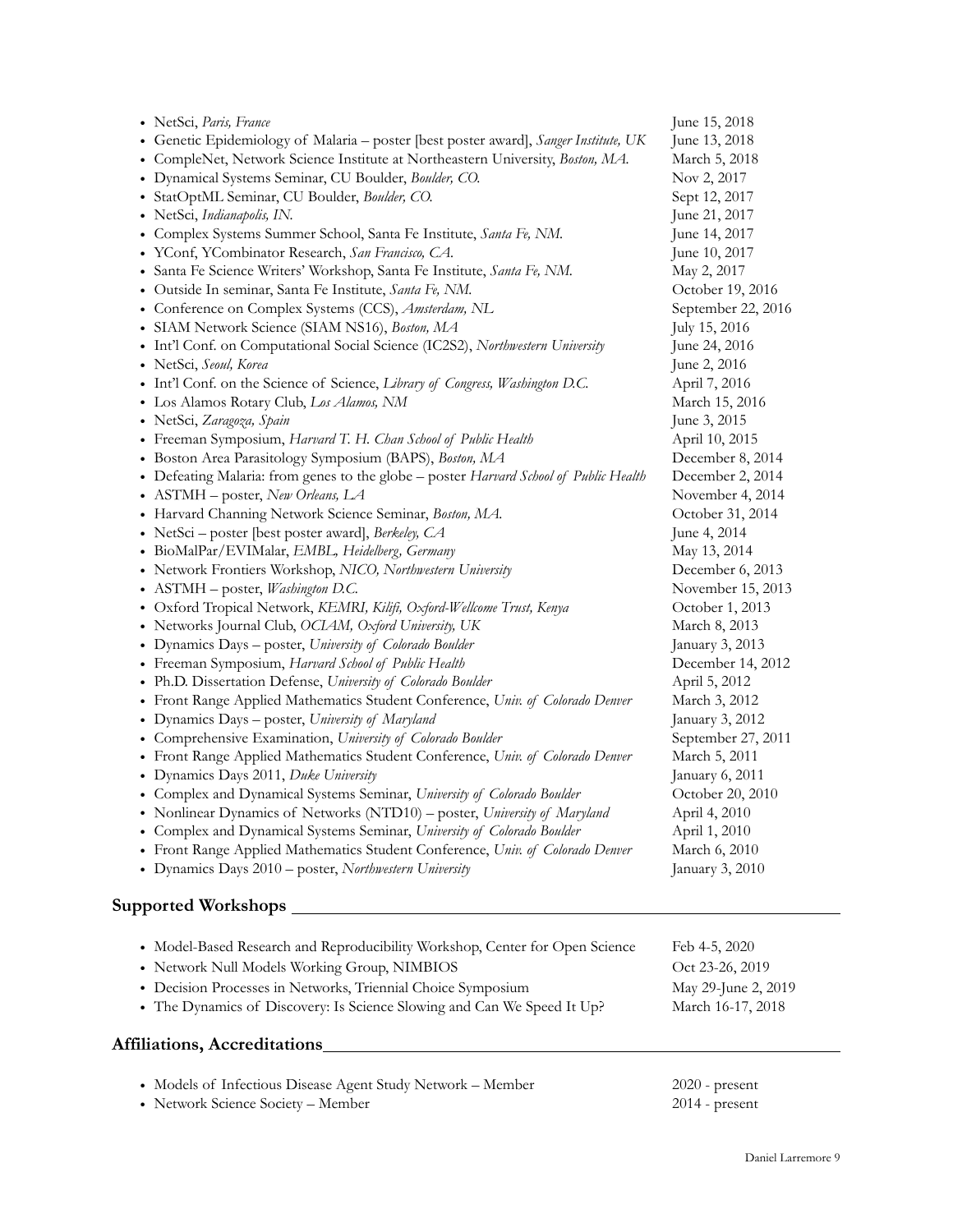| • American Mathematical Society - Member                                        | $2014$ - present |
|---------------------------------------------------------------------------------|------------------|
| • American Society of Tropical Medicine and Hygiene - Member                    | $2013$ - present |
| • Society of Industrial and Applied Mathematics – Member                        | $2008$ - present |
| • NIH "Protecting Human Research Participants" - Certification                  | $2016$ - present |
| • Physical Review Letters - "Inhibition causes ceaseless" - Editors' Suggestion | April, 2014      |
| • National Postdoctoral Association - Member                                    | $2012 - 2015$    |
| • Arts and Sciences Dean's Teaching Assistant Fellowship                        | Spring 2010      |
| • Colorado – Lead Teaching Assistant, Dept. of Applied Mathematics              | $2009 - 2010$    |

# **Advising**

| <b>Postdocs</b>                                                      |                  |
|----------------------------------------------------------------------|------------------|
| • Dr. Katherine Wootton, Computer Science                            | $2021$ - present |
| • Dr. Eun Lee, Computer Science                                      | $2020 - 2022$    |
|                                                                      |                  |
| <b>PhD</b> Students                                                  |                  |
| · Tzu-Chi Yen, Computer Science (co-adv: Josh Grochow)               | $2018$ - present |
| • K. Hunter Wapman, Computer Science                                 | 2019 - present   |
| · Nicholas LaBerge, Computer Science (co-adv: Aaron Clauset)         | $2019$ - present |
| · Ian van Buskirk, Computer Science (co-adv: Aaron Clauset)          | 2019 - present   |
| • Kate Bubar, Applied Mathematics                                    | $2020$ - present |
| · Katherine Spoon, Computer Science (co-adv: Aaron Clauset)          | $2020$ - present |
| • Casey Middleton, Computer Science                                  | $2021$ - present |
| • Erik Johnson, Applied Mathematics                                  | 2021             |
|                                                                      |                  |
| PhD Rotation Students (IQ Biology)                                   |                  |
| • Casey Middleton                                                    | 2021             |
| · Sharon Wu                                                          | 2020             |
| • Elise Tate                                                         | 2019             |
| • Kate Bubar                                                         | 2019             |
| • Sierra Jech                                                        | 2019             |
| • Phillip Benson                                                     | 2019             |
| • Dieu My Nguyen                                                     | 2018             |
| • Michael Smallegan                                                  | 2018             |
| <b>Masters Students</b>                                              |                  |
| · Upasana Dutta, M.S. Computer Science, Colorado                     | 2022             |
| · Aaron Aaeng, M.S. Computer Science, Colorado                       | 2020             |
| · Marshall Y. Carpenter, M.S. Applied Math, Colorado                 | 2012             |
| (Co-adv: Juan G. Restrepo, NSF MCTP)                                 |                  |
|                                                                      |                  |
| <b>Undergraduate Students</b>                                        |                  |
| · Aloha Churchill, University of Colorado Boulder                    | $2020 - 2021$    |
| · Suchita Lulla, University of Colorado Boulder                      | $2018 - 2021$    |
| • Aparajithan Venkateswaran, University of Colorado Boulder, NSF REU | $2018 - 2020$    |
| • Mark Wilmes, Computer Science                                      | 2019             |
| · Suyog Soti, University of Colorado Boulder                         | $2018 - 2019$    |
| • Katie Younglove, University of Colorado Boulder, NSF REU           | 2018 - 2019      |
| • Robert Steele, University of Colorado Boulder                      | 2018             |
| • Phuc Nguyen, Macalester College via the Santa Fe Institute         | 2017             |
| • Maya Banks, Carleton College via the Santa Fe Institute            | 2017             |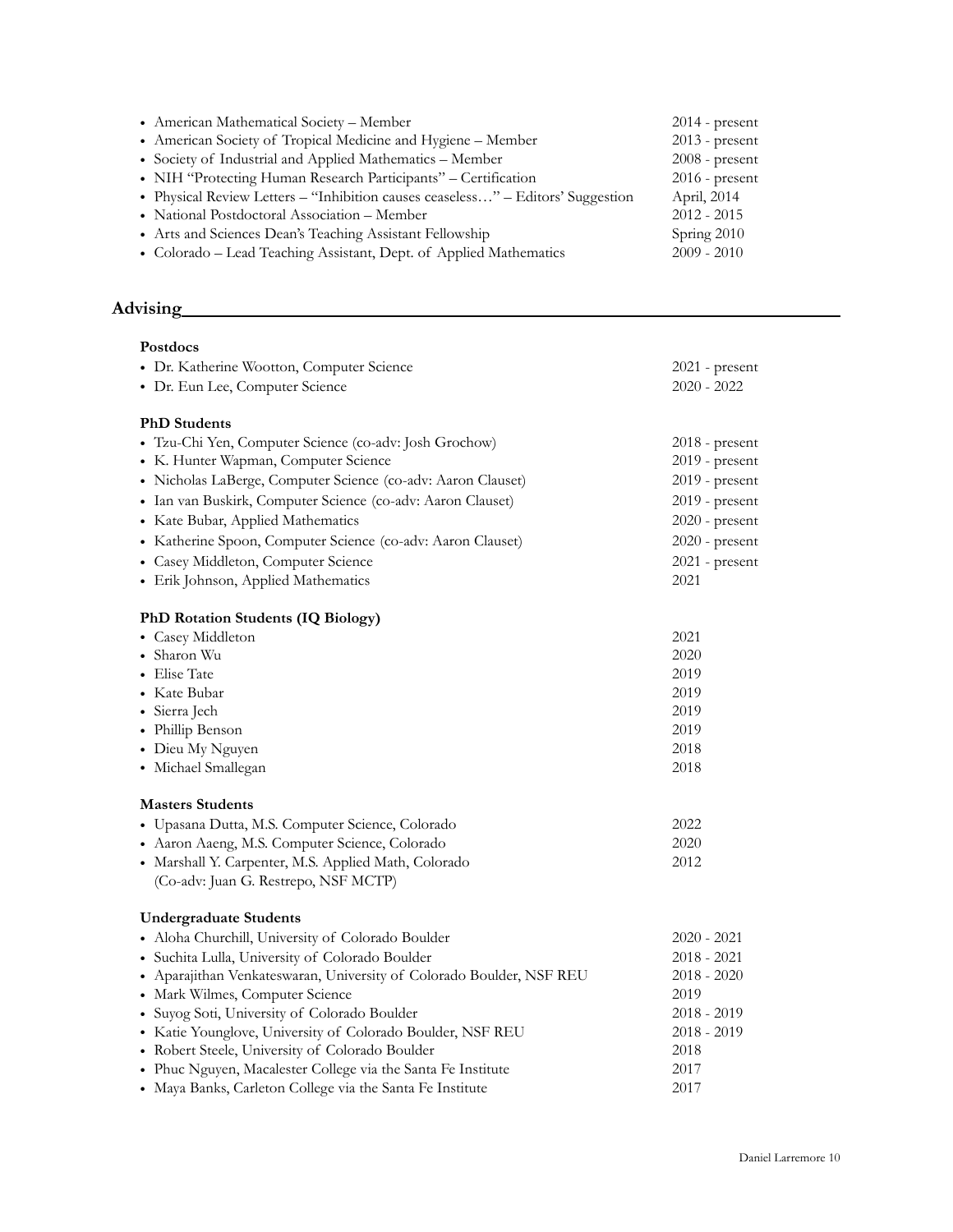#### **High School Students**

**Teaching**

- William McKinnon, High School Student, Santa Fe Institute 2016
- Kat Wicks, High School Student, Santa Fe Institute 2015 2016

# **University of Colorado Boulder Boulder, CO, USA** • CSCI 2897 (Calculating Biological Quantities) Fall 2021 • [new course] CSCI 2897 (Calculating Biological Quantities) Spring 2021 • CSCI 5352 (Network Analysis and Modeling) Fall 2020 • CSCI 5352 (Network Analysis and Modeling) Fall 2019 • CSCI 4802/5802 (Data Science Team) Fall 2019 • CSCI 4802/5802 (Data Science Team) Spring 2019<br>
• CSCI 5352 (Network Analysis and Modeling) Fall 2018 • CSCI 5352 (Network Analysis and Modeling) • CSCI 3022 (Intro to Data Science with Probability and Statistics) Fall 2018 • CSCI 3022 (Intro to Data Science with Probability and Statistics) Spring 2018 • [new course] CSCI 3022 (Intro to Data Science with Probability and Statistics) Fall 2017 **How to Science (Series) Boulder, CO, USA** • Data Visualization • Giving a Talk • Clean Code • Peer Review • LaTeX **Complex Networks Winter Workshop <b>Quebec City, Quebec** City, Quebec • Networks and hierarchies Jan 6, 2021 • Large-scale structures in networks: Hidden communities and latent hierarchies Dec 15, 2019 NetSci 2019 International Conference on Network Science **Burlington, VT, USA** • Large-scale structures in networks: Hidden communities and latent hierarchies May 27, 2019 **Santa Fe Institute - Complex Systems Summer School Santa Fe, NM, USA** • Networks & Hierarchies June 24-25, 2019 • Networks & Hierarchies June 25-26, 2018 **University of Michigan Ann Arbor, MI, USA** • Comp. Soc. Sci. Workshop (Communities, hierarchies: large-scale network structure) Nov 10, 2017 **Harvard School of Public Health Boston, MA, USA** • *Lecturer – CB399 Introduction to Modeling Infectious Disease* (networks) July 24 & 27, 2014 **Kenya Medical Research Institute (KEMRI) Kilifi, Kenya** • *Lecturer – TDModNet Modeling Workshop* (networks in genetics & epidemiology) October 3, 2013 **University of Colorado - Predoctoral Boulder, CO, USA** • *Instructor of Record – APPM 2350*, Calculus III (Multivariable Calculus) Spring 2012 • *Instructor of Record – APPM 2350,* Calculus III (Multivariable Calculus) Fall 2011 *• Lead Teaching Asst.* – Applied Mathematics 2009 - 2010 • *Teaching Asst.* – APPM 1360, Calculus II Fall 2009 • *Teaching Asst.* – APPM 2360, Ordinary Differential Equations Spring 2009<br>• *Teaching Asst.* – APPM 2350, Calculus III (Multivariable Calculus) Fall 2008 • *Teaching Asst.* – APPM 2350, Calculus III (Multivariable Calculus)

- *• Teaching Asst.* APPM 2350, Calculus III (Multivariable Calculus) Summer 2008
	- Daniel Larremore 11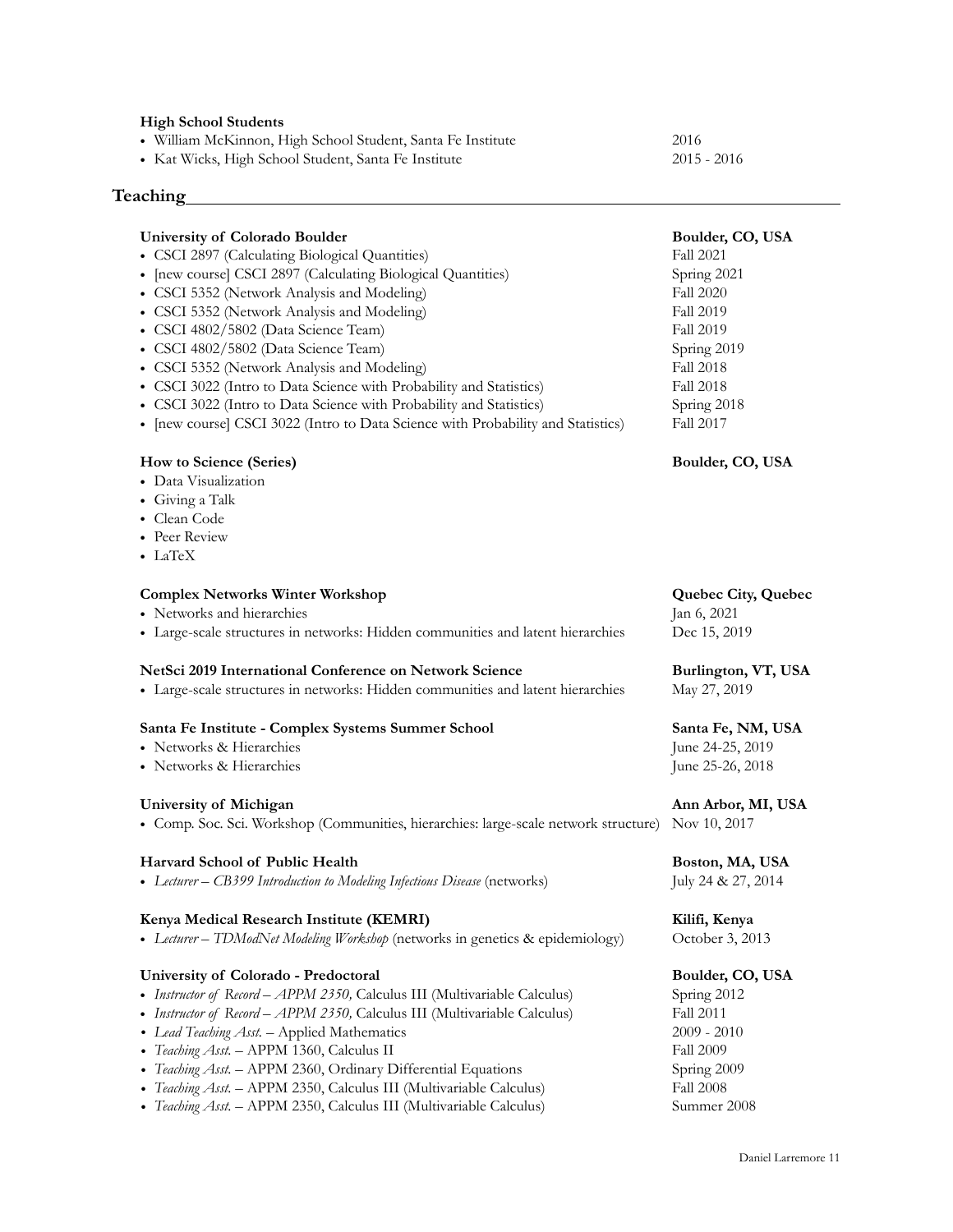*• Teaching Asst.* – APPM 2360, Ordinary Differential Equations Spring 2008 • *Teaching Asst.* – APPM 2350, Calculus III (Multivariable Calculus) Fall 2007 **Editorial and Referee Work Associate Editor** • PLOS Computational Biology 2022 - present **Guest Academic Editor** • PLOS Biology 2018 **Grant Review** • NSF - Science of Science and Information Policy (SciSIP) • NSF - Division of Mathematical Sciences - Dynamical Systems (DMS) • NSF/NIH - Science of Science: Discovery, Communication, Impact & SCISIPBIO **Journal Review** • ACM Transactions on Knowledge Discovery from Data (TKDD) • American Journal of Epidemiology • Communications of the ACM • Europhysics Letters (EPL) • IEEE Security and Privacy • Journal of Complex Networks • Journal of Infectious Diseases • Journal of Machine Learning Research (JMLR) • Journal of Statistical Mechanics: theory and experiment (JSTAT) • Journal of the Association for Information Science and Technology (JASIST) • Malaria Journal • Methods in Ecology and Evolution • Nature Scientific Reports • Nature Microbiology • New England Journal of Medicine • Physical Review Letters (PRL) • Physical Review X (PRX) • Physical Review E (PRE) • Physical Review Research (PRR) • Physica A • PLOS Biology • PLOS Computational Biology • PLOS Neglected Tropical Diseases • PLOS ONE • Proceedings of the National Academy of Sciences of the USA (PNAS) • Proceedings of the Royal Society B (Proc B) • Science • Science Advances • Science Translational Medicine • SIAM Journal on Mathematics of Data Science (SIMODS) • Vaccines • Wellcome Open Research **Conference Review** • MIDAS Network Annual Meeting, 2022 • Program Committee, Int'l Conf. on Computational Social Science (IC2S2 2017, 2018, 2019, 2020, 2021)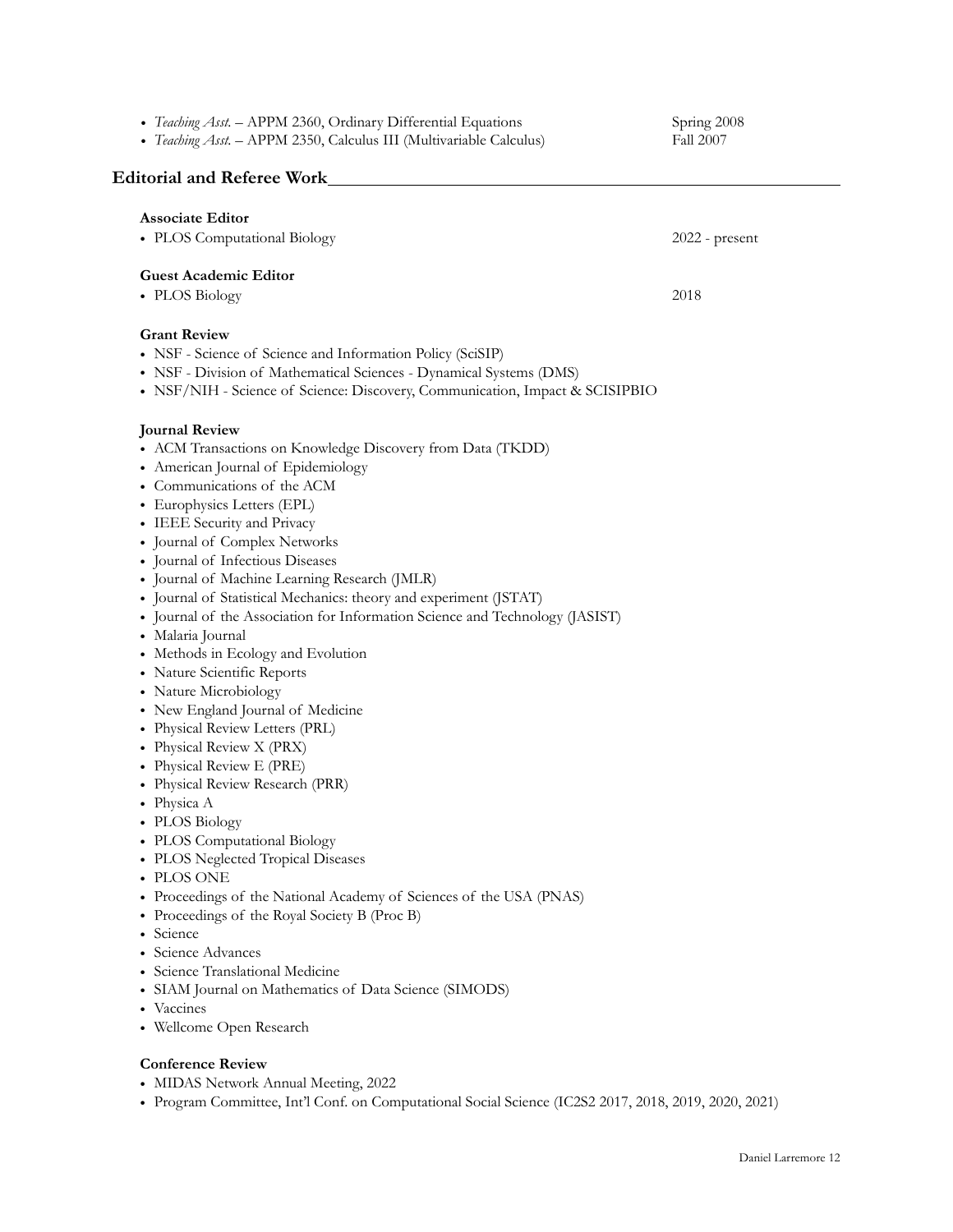- Program Committee, NetSci 2017, 2019, 2020, 2022
- Program Committee, ICWSM Workshop: Beyond Online Data: Tackling Challenging Social Science Questions
- Program Committee, 9th Int'l Conf. on Complex Networks (CompleNet 18)
- Program Committee, NetSciX 2018, 2020
- Program Committee, Int'l World Wide Web Conf. (WWW 17, 18)
- Program Committee, SIAM Network Science 2016 2019 (NS 16, 17, 18, 19)
- Program Committee, 9th Int'l Conf. on Web Search and Data Mining (WSDM 2016)
- Subreviewer, AAAI Conference on Artificial Learning (AAAI 2014)

## **University and Professional Service**

| Conferences, Workshops, Speaker Series (Organizer or co-organizer)                          |                  |
|---------------------------------------------------------------------------------------------|------------------|
| • International Conference on the Science of Science & Innovation                           | June 7-9, 2022   |
| Chair, Program Committee                                                                    |                  |
| Nat'l. Acad. of Sciences, Washington D.C.                                                   |                  |
| • A New Synthesis for the Science of Science                                                | May 4-6, 2022    |
| Co-Organizer (with A. Clauset, M. Galesic)                                                  |                  |
| Santa Fe Institute, Santa Fe, NM                                                            |                  |
| • Statistical Inference for Network Models - A Satellite Symposium of the NetSci Conference |                  |
| Creator and Organizer                                                                       |                  |
| Rome, Italy (with T. Peixoto, T. Eliassi-Rad, B. Fosdick, and A. Clauset)                   | June, 2020       |
| Burlington, Vermont (with T. Eliassi-Rad, B. Fosdick, and A. Clauset)                       | May 27, 2019     |
| Paris, France (with T. Eliassi-Rad, B. Fosdick, and A. Clauset)                             | June 11, 2018    |
| Indianapolis, Indiana (with T. Broderick, B. Fosdick, and A. Clauset)                       | June 19, 2017    |
| Seoul, Korea (with B. Fosdick, A. Z. Jacobs, and A. Clauset)                                | May 31, 2016     |
| Zaragoza, Spain (with L. Peel, A. Z. Jacobs, and A. Clauset)                                | June 1, 2015     |
| Berkeley, California (with L. Peel, A. Z. Jacobs, and A. Clauset)                           | June 2, 2014     |
| • Slice of Science                                                                          | $2016 - 2017$    |
| Organizer                                                                                   |                  |
| Santa Fe, NM. Ongoing Santa Fe Institute talk series.                                       |                  |
| • Applied Network Science at Longwood Seminar Series, at Harvard School of Public Health.   | $2014 - 2015$    |
| Conceived and organized with John Platig.                                                   |                  |
| Boston, MA, monthly seminar for network research with biological,                           |                  |
| public health, or medical application.                                                      |                  |
| • Harvard School of Public Health Infectious Disease Epidemiology Seminar Series            | 2014             |
| Organized with William Hanage.                                                              |                  |
| Boston, MA                                                                                  |                  |
| • Mathematics Research Community Workshop on Network Science                                | June 24-30, 2014 |
| Assisting Aaron Clauset, Mason Porter, & David Kempe                                        |                  |
| Snowbird, UT                                                                                |                  |
| • TDModNet Modeling Workshop (networks in genetics & epidemiology)                          | Oct 3, 2013      |
| Organized with Caroline O. Buckee                                                           |                  |
| Kenya Medical Research Institute (KEMRI), Kilifi, Kenya                                     |                  |
| • Front Range Applied Mathematics Student Conference                                        | March 14, 2009   |
| Organized with Daniel N. Kaslovsky, Anne Dougherty, et al.                                  |                  |
| University of Colorado Denver                                                               |                  |
| • SIAM Graduate Student Chapter Speaker Series                                              | Spring 2009      |
| Co-organized with Daniel N. Kaslovsky                                                       |                  |
| University of Colorado Boulder                                                              |                  |
| <b>PhD Thesis Committees</b>                                                                |                  |
| • Sam Zhang, Applied Mathematics. Adv: Aaron Clauset                                        | Expected 2024    |
| · Owen Martin, Computer Science. Adv: Orit Peleg                                            | Expected 2024    |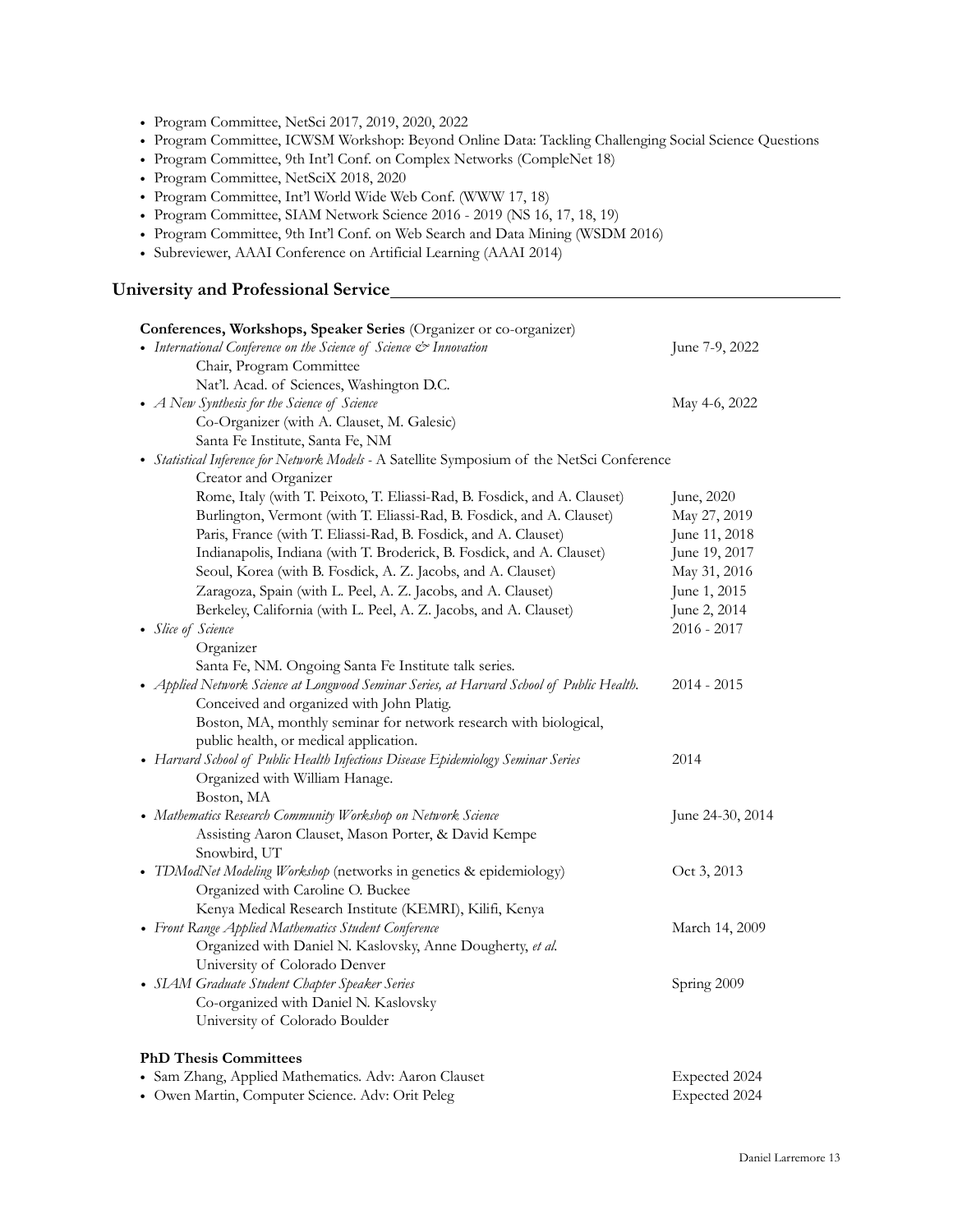| • Graham Kesler O'Connor, Applied Mathematics. Adv: Manuel Lladser<br>• Lucas Hayne, Computer Science. Adv: McKell Carsten<br>· Aislyn Keyes, Ecology & Evolutionary Biology. Adv: Laura Dee<br>· Behzad Vahedi Torghabeh, Geography. Adv: Morteza Karimzadeh<br>· Nicholas Landry, Applied Mathematics. Adv: Juan G. Restrepo<br>· Samantha Molnar, Computer Science. Adv: Elizabeth Bradley<br>· Allison Morgan, Computer Science. Adv: Aaron Clauset<br>· Ignacio Tripodi, Computer Science. Adv: Robin Dowell<br>• Antony Pearson, Applied Mathematics, Adv: Manuel Lladser<br>• Lee Korshoj, Chem. & Biol. Engr. Adv: Anushree Chatterjee and Prashant Nagpal<br>• Richard Carter Tillquist, Applied Mathematics, Adv: Manuel Lladser<br>· Anna Broido, Computer Science. Adv: Aaron Clauset<br>• Amir Ghasemian, Computer Science. Adv: Aaron Clauset<br>· Jean-Gabriel Young, Physics, Université Laval, Adv: Louis Dube                                                                                                                                                                                                                                                                   | Expected 2023<br>Expected 2023<br>Expected 2023<br>Expected 2023<br>2022<br>2021<br>2021<br>2020<br>2020<br>2020<br>2020<br>2019<br>2018<br>2018                                                                                                                                                            |
|---------------------------------------------------------------------------------------------------------------------------------------------------------------------------------------------------------------------------------------------------------------------------------------------------------------------------------------------------------------------------------------------------------------------------------------------------------------------------------------------------------------------------------------------------------------------------------------------------------------------------------------------------------------------------------------------------------------------------------------------------------------------------------------------------------------------------------------------------------------------------------------------------------------------------------------------------------------------------------------------------------------------------------------------------------------------------------------------------------------------------------------------------------------------------------------------------|-------------------------------------------------------------------------------------------------------------------------------------------------------------------------------------------------------------------------------------------------------------------------------------------------------------|
| <b>Undergraduate Thesis Committees</b><br>· Kieran Zylstra, Computer Science, Adv: Ryan Layer<br>· Maxwell Wenzel, Computer Science. Adv: James Martin<br>· Ian Wilkins, Computer Science. Adv: James Martin<br>· Maxine Hartnett, Computer Science. Adv: Elizabeth Bradley<br>· Brandon Zink, Computer Science. Adv: Rhonda Hoenigman                                                                                                                                                                                                                                                                                                                                                                                                                                                                                                                                                                                                                                                                                                                                                                                                                                                            | 2022<br>2020<br>2020<br>2019<br>2019                                                                                                                                                                                                                                                                        |
| <b>Institutional Committees</b><br>• Colorado, Provost's Faculty Achievement Awards Committee<br>• Colorado, CEAS Dean's Search Committee<br>• Colorado, Computer Science Pedagogy Committee<br>• Colorado, Vaccine Policy & Guidance Subcommittee<br>• Colorado, COVID-19 Scientific Advisory Committee<br>• Colorado, EMPOWERS Oversight Committee<br>• Colorado, Computational Biology Minor, Curriculum Committee<br>• Colorado, Computer Science Faculty Search Committee<br>• Colorado, Interdisc. Quant. Biol. Program (IQBio), Academic Advising Committee<br>• Colorado, BioFrontiers Institute, Council (Formerly called Task Force)<br>• Colorado, Interdisc. Quant. Biol. Program (IQBio), Curriculum Committee<br>• Colorado, Computer Science, Undergraduate Curriculum Committee<br>• Colorado, BioFrontiers Institute, Social Committee (BioFunTiers)<br>• Colorado, Interdisciplinary Quant. Biol. Program (IQBio), Grad. Admissions<br>• Santa Fe Institute, Complex Systems Summer School Admissions<br>· Santa Fe Institute, Omidyar Fellowship Review & Selection<br>• Colorado, Office of Discrimination and Harassment Review<br>• Colorado, SIAM Graduate Student Chapter | $2022$ - present<br>2022<br>$2021$ - present<br>2021<br>$2020$ - present<br>2020 - present<br>2019 - present<br>$2019 - 2020$<br>$2018 - 2020$<br>$2017$ - present<br>$2017$ - present<br>$2018 - 2019$<br>$2017 - 2018$<br>$2017 - 2018$<br>2016 - 2017<br>$2015 - 2016$<br>$2010 - 2012$<br>$2008 - 2010$ |
| Outreach<br>• "Prioritizing Vaccines: Who Should Get Them First and Why?"<br>BioFrontiers Institute Community COVID-19 Session III<br>• "COVID-19 Surveillance Testing: A Way Out?"<br>College of Engineering & Applied Sciences CU Boulder COVID-19 Webinar<br>• "How do infectious disease models work?"<br>BioFrontiers Institute Community COVID-19 Session I<br>• "What it is to be a Scientist"<br>Santa Fe Institute                                                                                                                                                                                                                                                                                                                                                                                                                                                                                                                                                                                                                                                                                                                                                                       | November 20, 2020<br>September 17, 2020<br>April 13, 2020<br>May 4, 2016                                                                                                                                                                                                                                    |
| Keynote, SFI High School Prize for Scientific Excellence<br>• "What it is to be a Scientist"                                                                                                                                                                                                                                                                                                                                                                                                                                                                                                                                                                                                                                                                                                                                                                                                                                                                                                                                                                                                                                                                                                      | 2016-2019                                                                                                                                                                                                                                                                                                   |